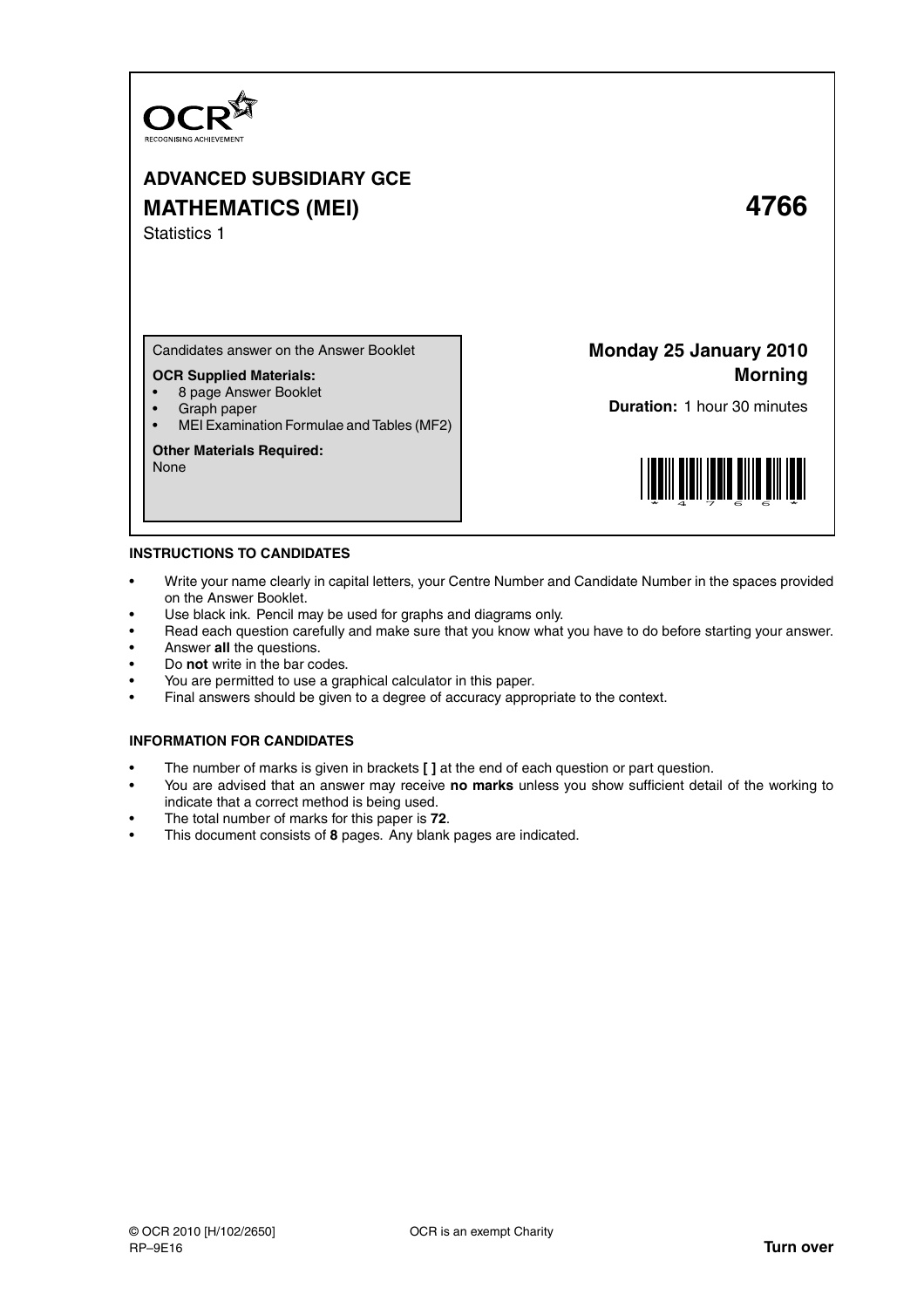#### **Section A** (36 marks)

**1** A camera records the speeds in miles per hour of 15 vehicles on a motorway. The speeds are given below.

73 67 75 64 52 63 75 81 77 72 68 74 79 72 71

- **(i)** Construct a sorted stem and leaf diagram to represent these data, taking stem values of 50, 60, … .
- **(ii)** Write down the median and midrange of the data. **[2]**
- **(iii)** Which of the median and midrange would you recommend to measure the central tendency of the data? Briefly explain your answer. **[2]**
- **2** In her purse, Katharine has two £5 notes, two £10 notes and one £20 note. She decides to select two of these notes at random to donate to a charity. The total value of these two notes is denoted by the random variable £*X*.
	- (i) (A) Show that  $P(X = 10) = 0.1$ . [1]
		- (*B*) Show that P(*X* = 30) = 0.2. **[2]**

The table shows the probability distribution of *X*.

|                                                          |  | 20 25 | - 30 |
|----------------------------------------------------------|--|-------|------|
| $\mid P(X = r) \mid 0.1 \mid 0.4 \mid 0.1 \mid 0.2 \mid$ |  |       | 0.2  |

<sup>(</sup>ii) Find  $E(X)$  and  $Var(X)$ . [5]

- **3** In a survey, a large number of young people are asked about their exercise habits. One of these people is selected at random.
	- *G* is the event that this person goes to the gym.
	- *R* is the event that this person goes running.

You are given that  $P(G) = 0.24$ ,  $P(R) = 0.13$  and  $P(G \cap R) = 0.06$ .

- **(i)** Draw a Venn diagram, showing the events *G* and *R*, and fill in the probability corresponding to each of the four regions of your diagram. **[3]**
- **(ii)** Determine whether the events *G* and *R* are independent. **[2]**

| $\bm{[}3\bm{]}$ |
|-----------------|
|                 |

**[4]**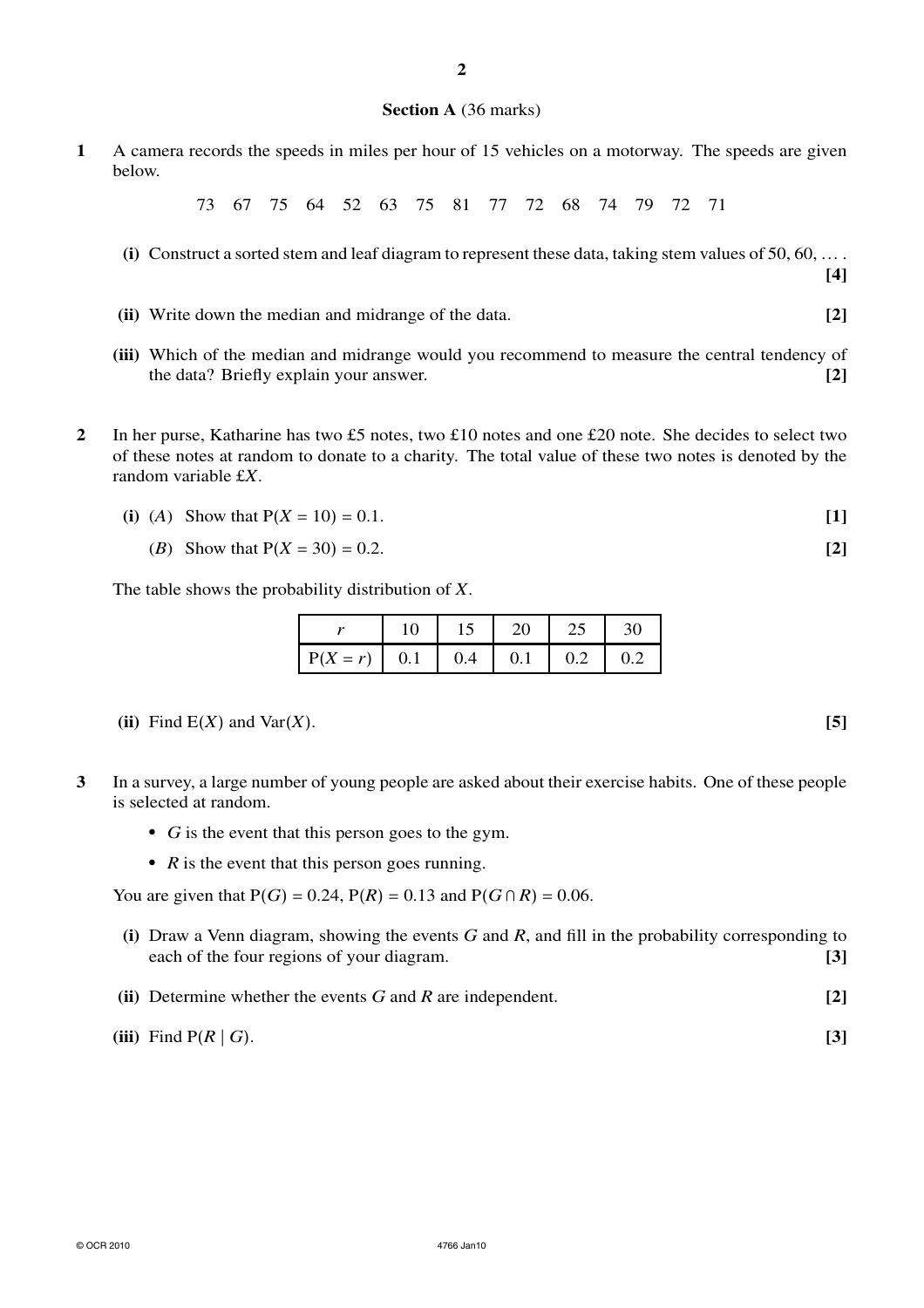- **4** In a multiple-choice test there are 30 questions. For each question, there is a 60% chance that a randomly selected student answers correctly, independently of all other questions.
	- **(i)** Find the probability that a randomly selected student gets a total of exactly 20 questions correct.
	- **(ii)** If 100 randomly selected students take the test, find the expected number of students who get exactly 20 questions correct. **[2]**
- **5** My credit card has a 4-digit code called a PIN. You should assume that any 4-digit number from 0000 to 9999 can be a PIN.
	- **(i)** If I cannot remember any digits and guess my number, find the probability that I guess it correctly. **[1]**

In fact my PIN consists of four different digits. I can remember all four digits, but cannot remember the correct order.

- **(ii)** If I now guess my number, find the probability that I guess it correctly. **[2]**
- **6** Three prizes, one for English, one for French and one for Spanish, are to be awarded in a class of 20 students.

Find the number of different ways in which the three prizes can be awarded if

| (i) no student may win more than 1 prize, |  |
|-------------------------------------------|--|
| (ii) no student may win all 3 prizes.     |  |

**[3]**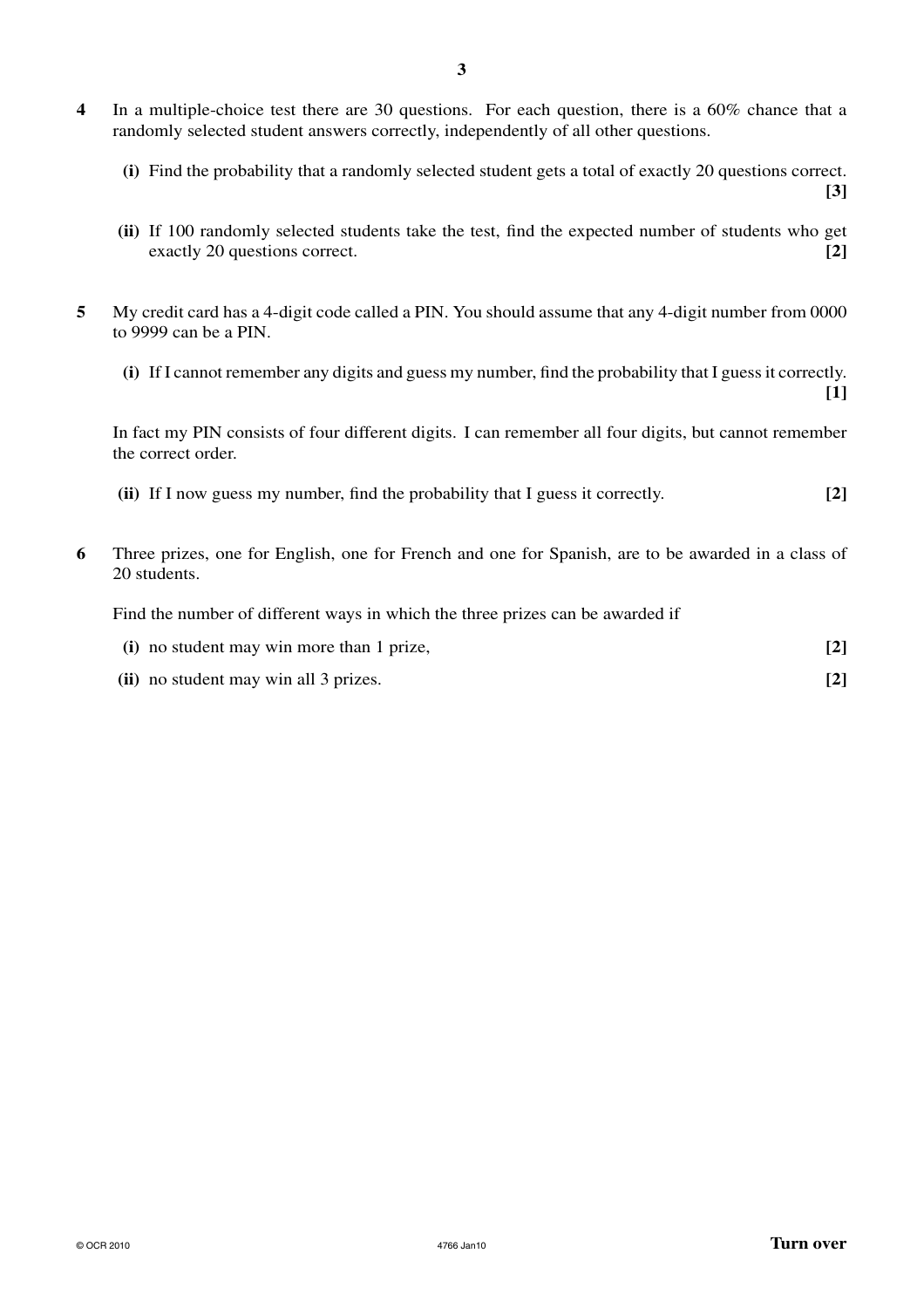### **Section B** (36 marks)

**7** A pear grower collects a random sample of 120 pears from his orchard. The histogram below shows the lengths, in mm, of these pears.

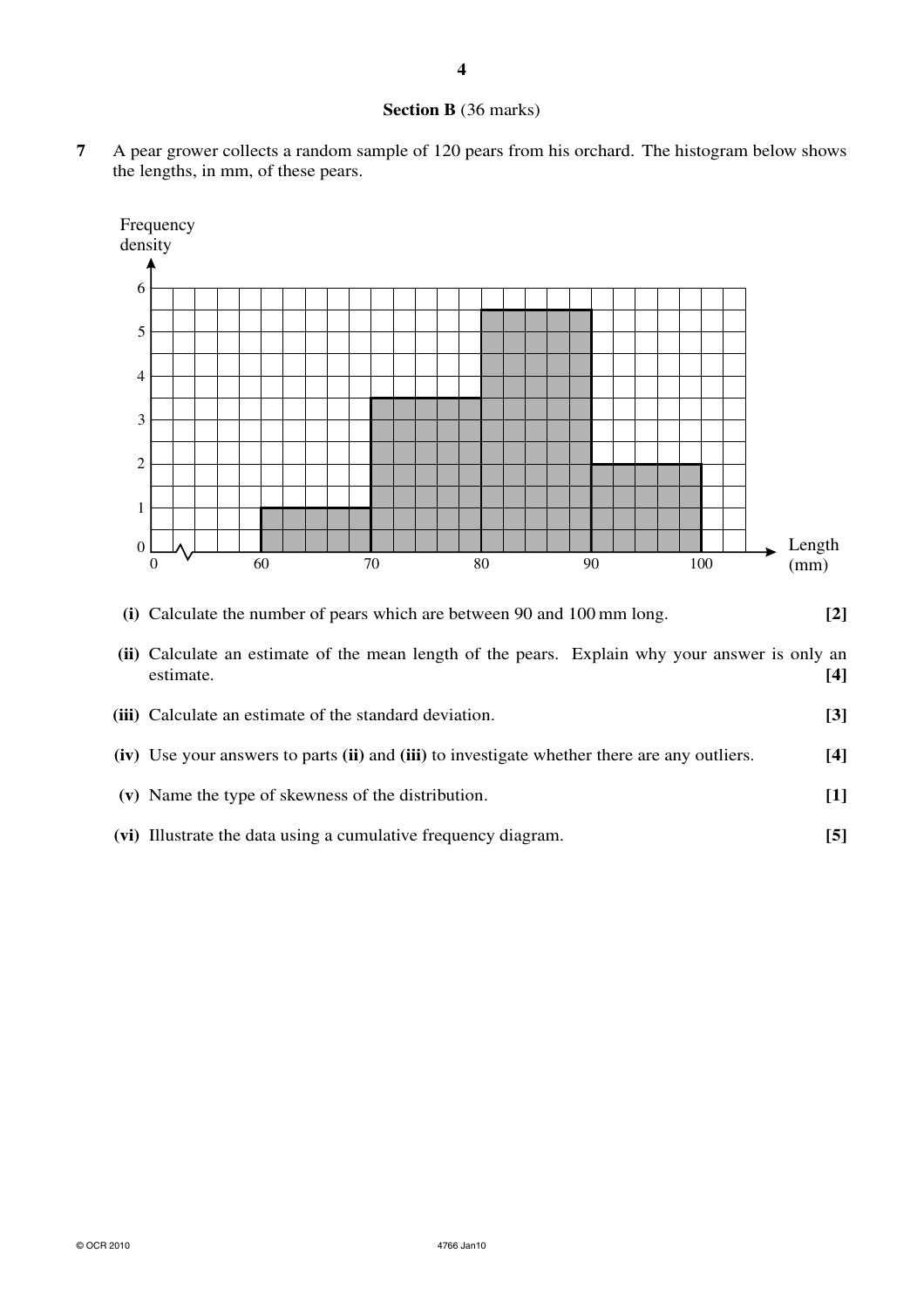- 
- **8** An environmental health officer monitors the air pollution level in a city street. Each day the level of pollution is classified as low, medium or high. The probabilities of each level of pollution on a randomly chosen day are as given in the table.

| Pollution level | Low | Medium | High |
|-----------------|-----|--------|------|
| Probability     | U.S | 0.35   | 015  |

**(i)** Three days are chosen at random. Find the probability that the pollution level is

| $(A)$ low on all 3 days,                                                |      |
|-------------------------------------------------------------------------|------|
| $(B)$ low on at least one day,                                          | 12 I |
| $(C)$ low on one day, medium on another day, and high on the other day. |      |
| (ii) Ten days are chosen at random. Find the probability that           |      |
| there are no days when the pollution level is high,<br>(A)              |      |
|                                                                         |      |

(*B*) there is exactly one day when the pollution level is high. **[3]**

The environmental health officer believes that pollution levels will be low more frequently in a different street. On 20 randomly selected days she monitors the pollution level in this street and finds that it is low on 15 occasions.

**(iii)** Carry out a test at the 5% level to determine if there is evidence to suggest that she is correct. Use hypotheses  $H_0$ :  $p = 0.5$ ,  $H_1$ :  $p > 0.5$ , where  $p$  represents the probability that the pollution level in this street is low. Explain why  $H_1$  has this form.  $[5]$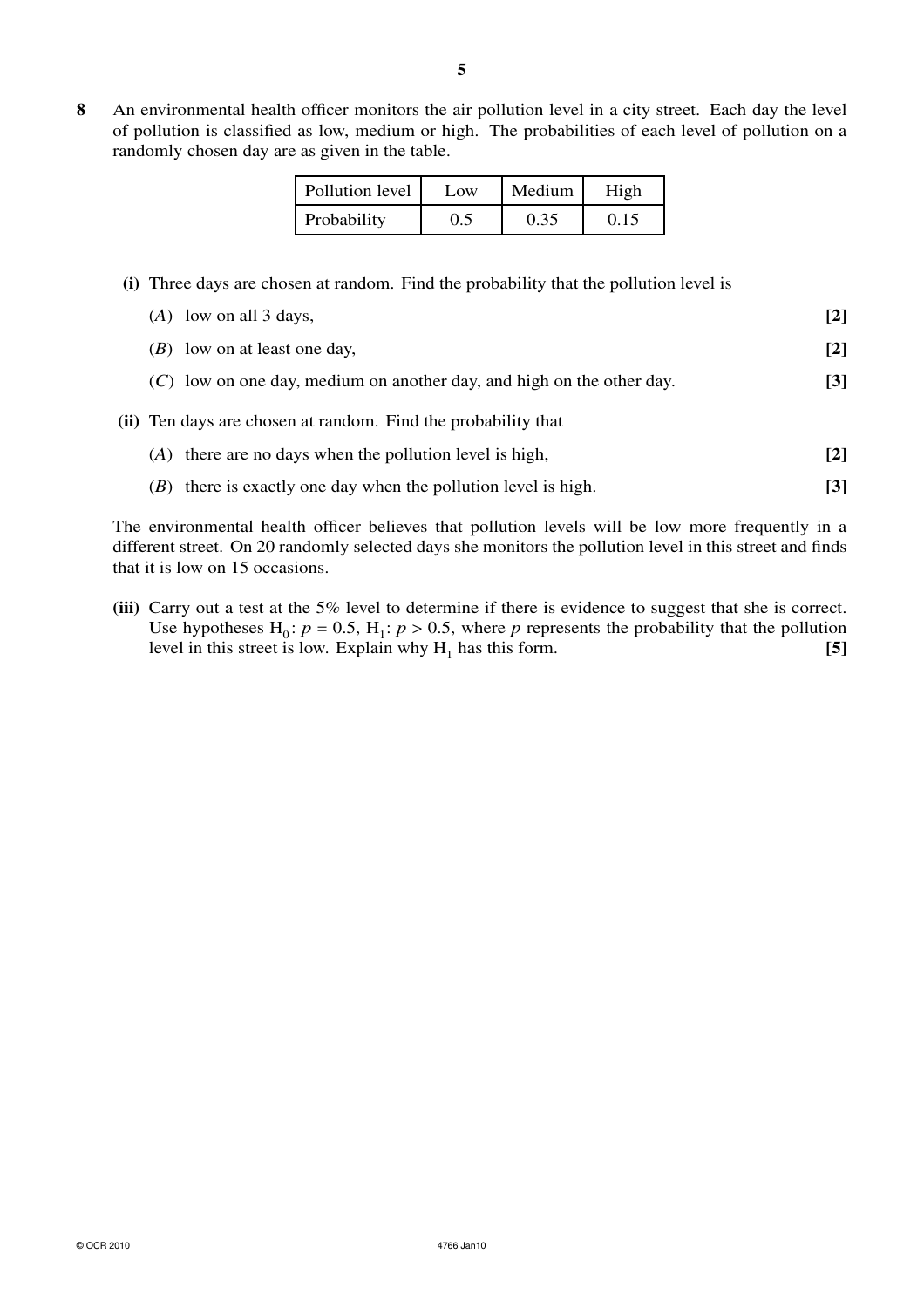## **BLANK PAGE**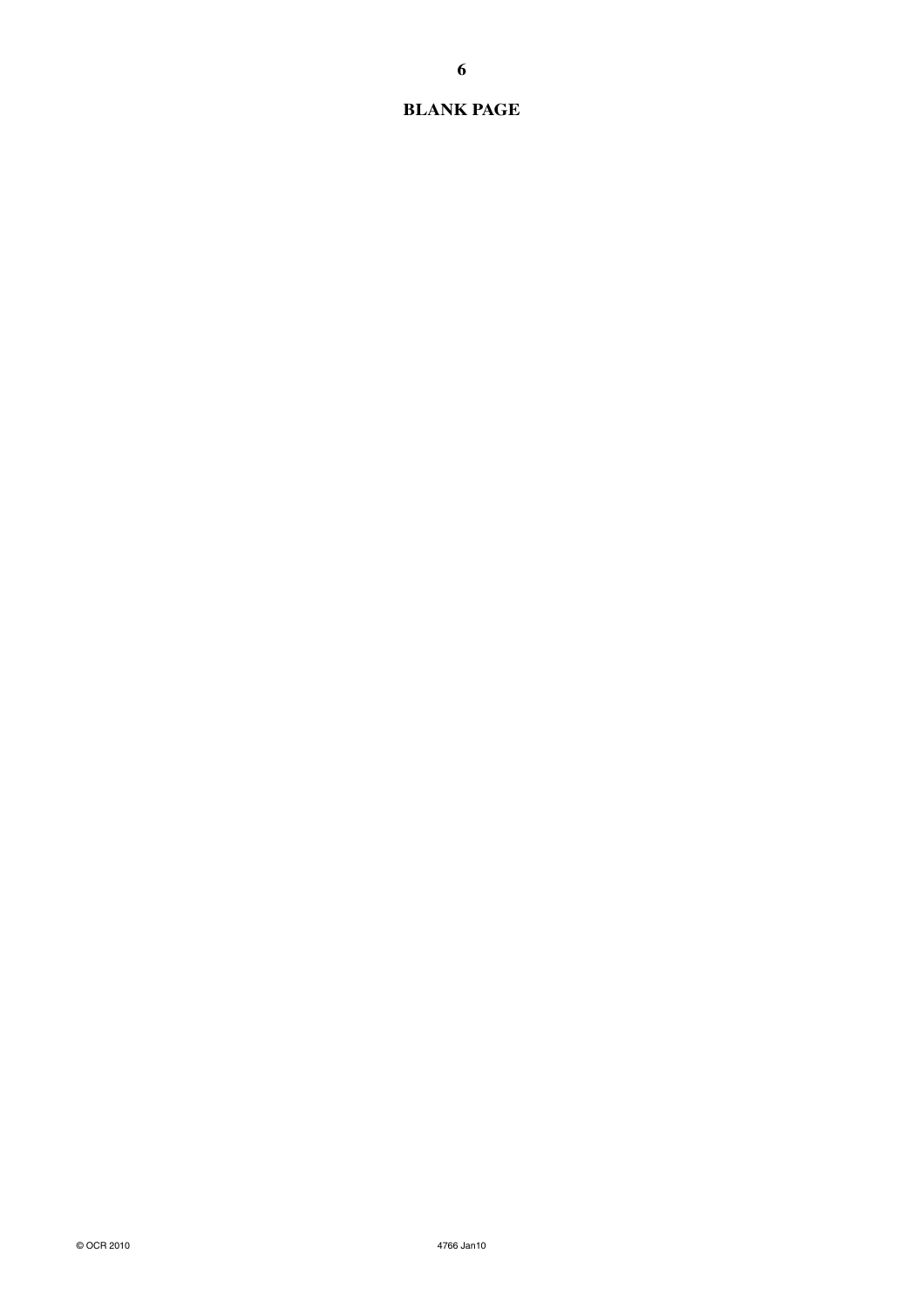## **BLANK PAGE**